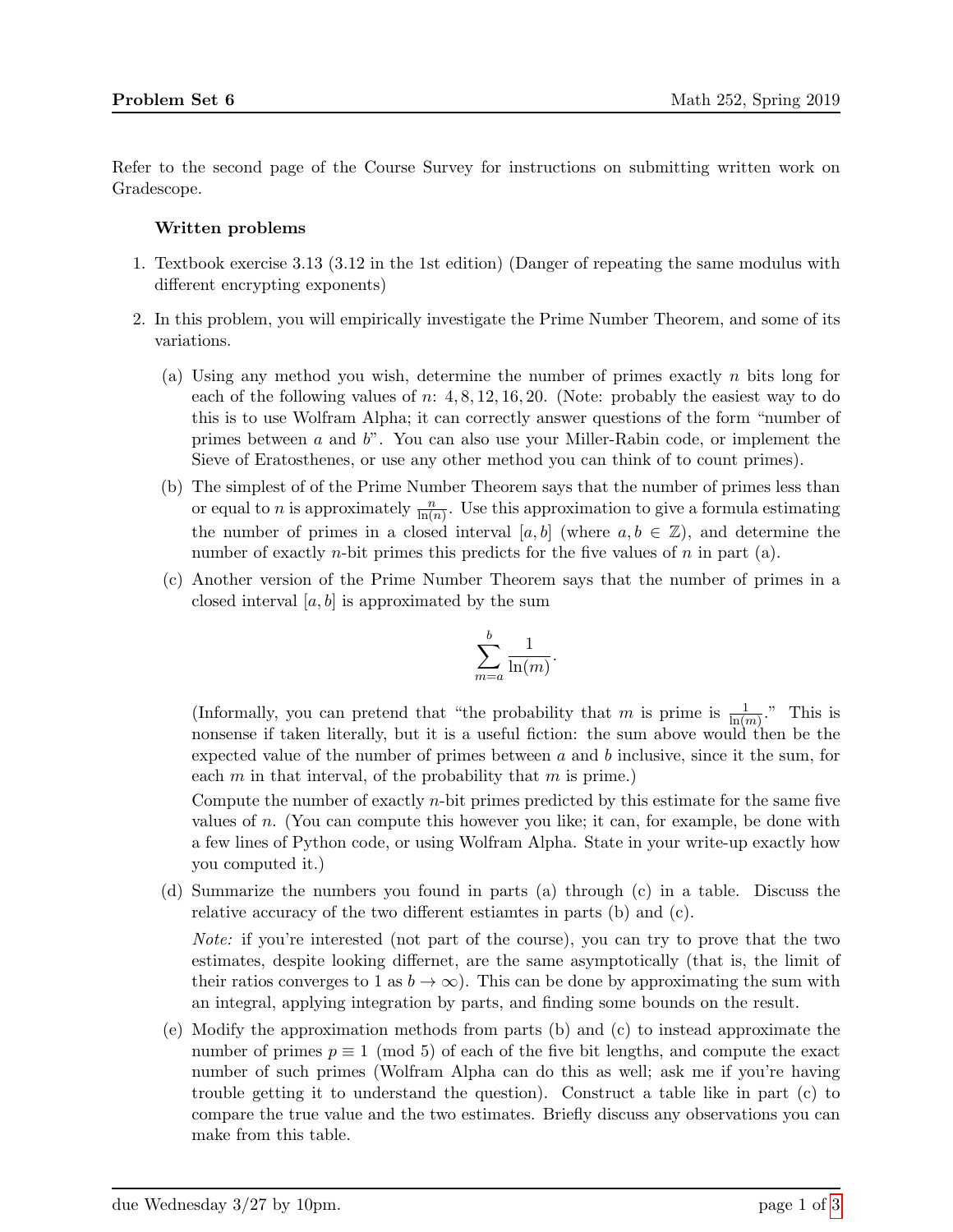- 3. (Solve the Miller-Rabin programming problem first, so that you have code that you can use to count Miller-Rabin witnesses) For each integer  $n$  between 1,000,000 and 1,000,009 inclusive, determine the proportion of the numbers from 1 to  $n-1$  inclusive that are Miller-Rabin witnesses. Which of these numbers are prime? (The figures you obtain should convince you that the 75% figure from Rabin's theorem is rather conservative, and explains why most people are not worried about using only a few Miller-Rabin trials to test primality).
- 4. Suppose that p is a large prime (e.g. 1024 bits), q is a primitive root modulo p, and Alice has an Elgamal public key A corresponding to a private key a (that is,  $A \equiv g^a \pmod{p}$ , and Alice knows the number a). Bob does not believe that Alice actually knows the private key a corresponding to A, so she asks her to solve the following challenge to prove it. Bob will give Alice a positive integer d of his choosing. Alice must return (in a reasonable amount of time) two integers  $b, c$  such that

$$
g^b \cdot b^c \equiv A^d \pmod{p}.
$$

If she succeeds, Bob will be convinved that Alice really does know her private key.

- (a) Describe a procedure that Alice can use to solve Bob's challenge efficiently. *Hint.* Choose an integer e at random, and choose b to be  $g^e \pmod{p}$ . Then find a choice of c.
- (b) Explain briefly why Bob should be convinced that Eve (or anyone else who doesn't know the private key) would not be able to carry out the procedure you describe in part (a).

Note. This exercise prefigures the basic idea behind Elgamal "digital signatures," which we will discuss soon. You can solve this problem without knowing anything about signatures, however.

## Programming problems

1. In one of the written problems (3.13 in the 2nd edition, 3.12 in the 1st), you saw that it is unsafe to use the same modulus  $N$  in two different RSA public keys. In this problem, you will implement the algorithm that Eve could use to exploit that situation, in a more general context.

Suppose that you know a modulus N, two relatively prime integers  $e, f$ , and two powers  $m<sup>e</sup>$ (mod N) and  $m<sup>f</sup>$  (mod N) of an unknown integer m. You may assume that m is a unit modulo N. Write a function  $mFromPowers(N, e, f, me, mf)$  that computes and returns the unknown integer m (you should return m reduced modulo N, i.e.  $0 \le m \le N$ ). The integer N will be 1000 bits long in the largest test cases, but a naive approach will earn partial credit.

Note: this algorithm has peaceful uses as well. In fact, you can think of RSA decryption as a special case: when Alice receives an RSA message, she knows  $m^e \pmod{N}$  and  $m^f \pmod{N}$ , where  $f = (p-1)(q-1)$   $(m^f \equiv 1 \pmod{N}$  in this case). Since  $gcd(e,(p-1)(q-1)) = 1$ , this function would be able to decipher the message. Take some time to think about why only Alice can do this, and not Eve.

2. Implement the Miller-Rabin primality test (or another primality test of your choice): write a function  $isPrime(n)$  that returns True or False according to whether or not n is prime. The starter code will also define a functicheckList that applies your function to a list of integers; you do not need to modify that part. Each test case will give your function ten integers of the same size; to pass the test case your function must give the correct answer for all ten.